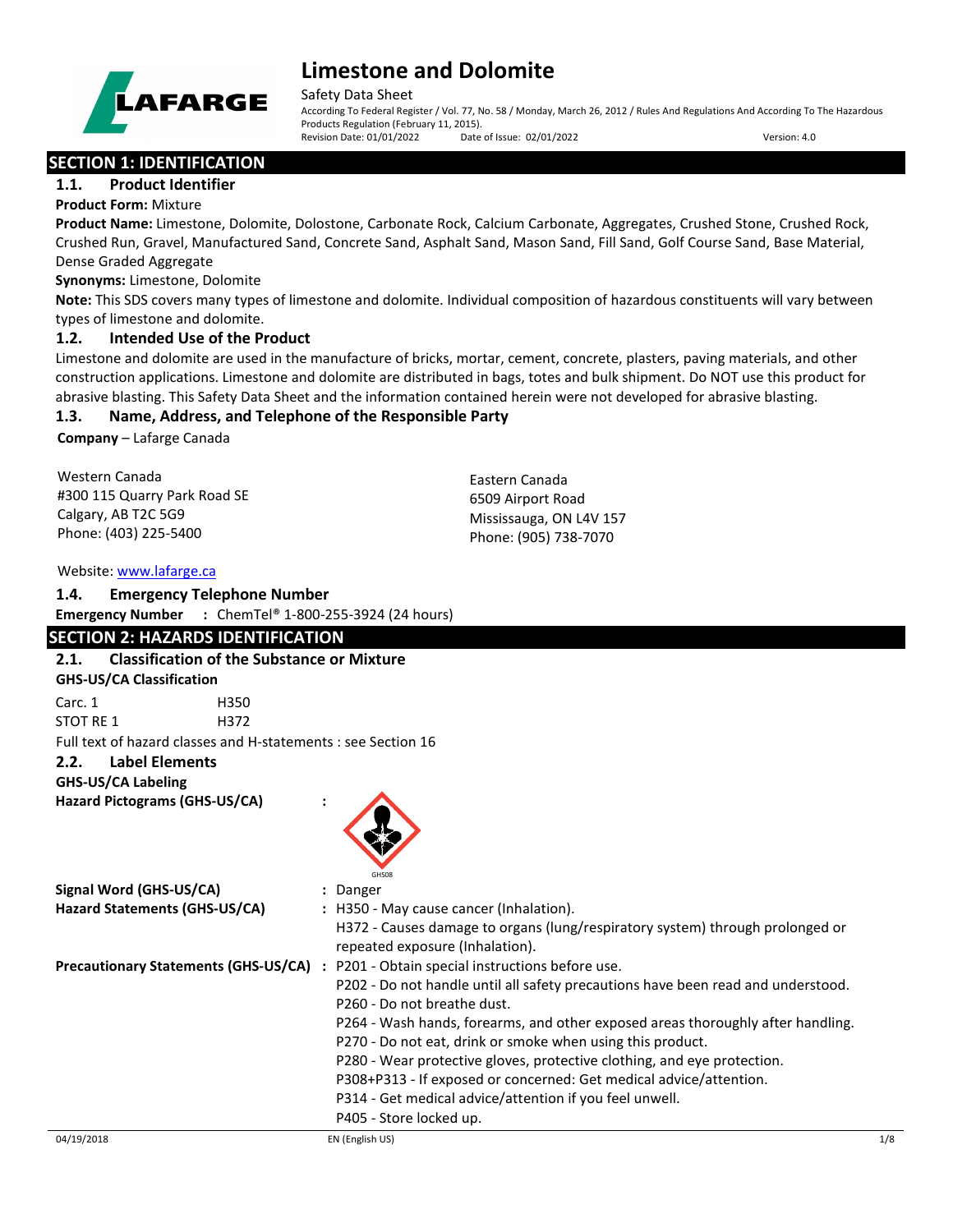Safety Data Sheet

According To Federal Register / Vol. 77, No. 58 / Monday, March 26, 2012 / Rules And Regulations And According To The Hazardous Products Regulation (February 11, 2015).

P501 - Dispose of contents/container in accordance with local, regional, national, territorial, provincial, and international regulations.

## **2.3. Other Hazards**

Exposure may aggravate pre-existing eye, skin, or respiratory conditions. Repeated or prolonged exposure to respirable (airborne) crystalline silica dust will cause lung damage in the form of silicosis. Symptoms will include progressively more difficult breathing, cough, fever, and weight loss.

## **2.4. Unknown Acute Toxicity (GHS-US/CA)**

No data available

## **SECTION 3: COMPOSITION/INFORMATION ON INGREDIENTS**

#### **3.1 Substance**

Not applicable

#### **3.2. Mixture**

| <b>Name</b>                         | <b>Product Identifier</b> | % *        | <b>GHS Ingredient Classification</b> |
|-------------------------------------|---------------------------|------------|--------------------------------------|
| Limestone                           | (CAS-No.) 1317-65-3       | $50 - 100$ | Not classified                       |
| Carbonic acid, magnesium salt (1:1) | (CAS-No.) 546-93-0        | < 50       | Not classified                       |
| Quartz                              | (CAS-No.) 14808-60-7      | $<$ 15     | Carc. 1A, H350                       |
|                                     |                           |            | STOT SE 3, H335                      |
|                                     |                           |            | STOT RE 1, H372                      |

Full text of H-phrases: see Section 16.

\*Percentages are listed in weight by weight percentage (w/w%) for liquid and solid ingredients. Gas ingredients are listed in volume by volume percentage (v/v%).

## **SECTION 4: FIRST AID MEASURES**

## **4.1. Description of First-aid Measures**

**General:** Never give anything by mouth to an unconscious person. If you feel unwell, seek medical advice (show the label where possible).

**Inhalation:** When symptoms occur: go into open air and ventilate suspected area. Obtain medical attention if breathing difficulty persists.

**Skin Contact:** Remove contaminated clothing. Drench affected area with water for at least 15 minutes. Obtain medical attention if irritation develops or persists.

**Eye Contact:** Rinse cautiously with water for at least 5 minutes. Remove contact lenses, if present and easy to do. Continue rinsing. Obtain medical attention.

**Ingestion:** Rinse mouth. Do NOT induce vomiting. Obtain medical attention.

### **4.2. Most Important Symptoms and Effects Both Acute and Delayed**

**General:** Causes damage to organs (lung/respiratory system) through prolonged or repeated exposure (Inhalation). May cause cancer by inhalation.

**Inhalation:** Some studies show that exposure to respirable crystalline silica (without silicosis) or that the disease silicosis may be associated with the increased incidence of several autoimmune disorders such as scleroderma (thickening of the skin), systemic lupus erythematosus, rheumatoid arthritis and diseases affecting the kidneys. Silicosis increases the risk of tuberculosis. Some studies show an increased incidence of chronic kidney disease and end-stage renal disease in workers exposed to respirable crystalline silica. Prolonged exposure may cause irritation.

**Skin Contact:** Skin contact with large amounts of dust may cause mechanical irritation.

**Eye Contact:** Eye contact with dust may cause mechanical irritation.

**Ingestion:** Ingestion may cause adverse effects.

**Chronic Symptoms:** Long term exposure to respirable crystalline silica results in a significant risk of developing silicosis and other non-malignant respiratory disease, lung cancer, kidney effects, and immune system effects.

### **4.3. Indication of Any Immediate Medical Attention and Special Treatment Needed**

If exposed or concerned, get medical advice and attention. If medical advice is needed, have product container or label at hand.

## **SECTION 5: FIRE-FIGHTING MEASURES**

### **5.1. Extinguishing Media**

**Suitable Extinguishing Media:** Use extinguishing media suitable for surrounding type of fire.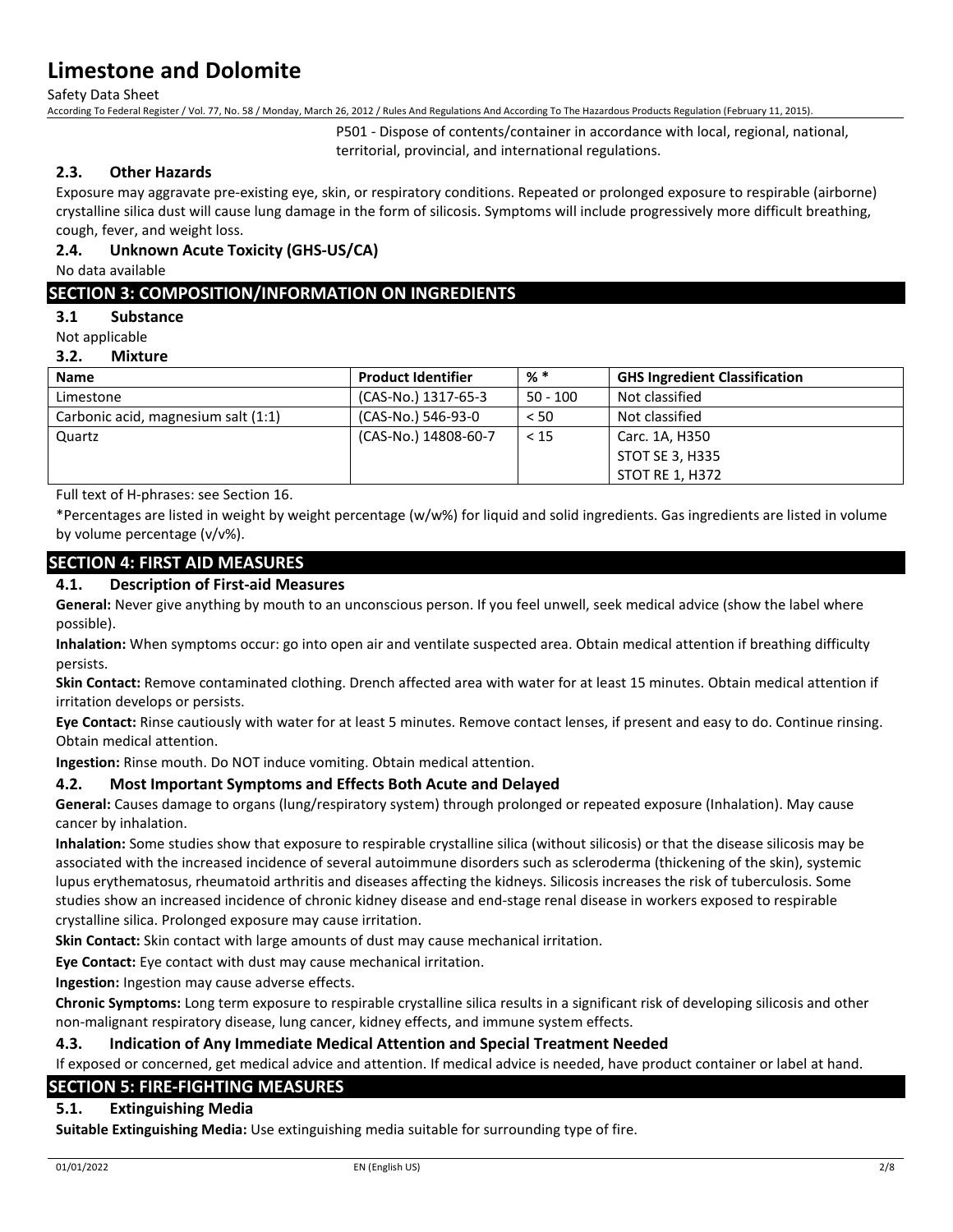Safety Data Sheet

According To Federal Register / Vol. 77, No. 58 / Monday, March 26, 2012 / Rules And Regulations And According To The Hazardous Products Regulation (February 11, 2015).

**Unsuitable Extinguishing Media:** None known.

## **5.2. Special Hazards Arising From the Substance or Mixture**

**Fire Hazard:** Not flammable.

**Explosion Hazard:** Product is not explosive.

**Reactivity:** Hazardous reactions will not occur under normal conditions.

## **5.3. Advice for Firefighters**

**Precautionary Measures Fire:** Exercise caution when fighting any chemical fire.

**Firefighting Instructions:** Use water spray or fog for cooling exposed containers.

**Protection During Firefighting:** Do not enter fire area without proper protective equipment, including respiratory protection. **Hazardous Combustion Products**: Calcium oxides. Carbon oxides (CO, CO2). Oxides of magnesium. Silicon oxides. Limestone and dolomite decomposes at 825 °C (1517 °F) producing calcium and magnesium oxide.

### **Reference to Other Sections**

Refer to Section 9 for flammability properties.

## **SECTION 6: ACCIDENTAL RELEASE MEASURES**

## **6.1. Personal Precautions, Protective Equipment and Emergency Procedures**

**General Measures:** Do not breathe dust. Do not get in eyes, on skin, or on clothing. Do not handle until all safety precautions have been read and understood.

### **6.1.1. For Non-Emergency Personnel**

**Protective Equipment:** Use appropriate personal protective equipment (PPE).

**Emergency Procedures:** Evacuate unnecessary personnel.

### **6.1.2. For Emergency Personnel**

**Protective Equipment:** Equip cleanup crew with proper protection.

**Emergency Procedures:** Upon arrival at the scene, a first responder is expected to recognize the presence of dangerous goods, protect oneself and the public, secure the area, and call for the assistance of trained personnel as soon as conditions permit. Ventilate area.

### **6.2. Environmental Precautions**

Prevent entry to sewers and public waters.

### **6.3. Methods and Materials for Containment and Cleaning Up**

**For Containment:** Contain solid spills with appropriate barriers and prevent migration and entry into sewers or streams. **Methods for Cleaning Up:** Clean up spills immediately and dispose of waste safely. Recover the product by vacuuming, shoveling or sweeping. Transfer spilled material to a suitable container for disposal. Contact competent authorities after a spill.

### **6.4. Reference to Other Sections**

See Section 8 for exposure controls and personal protection and Section 13 for disposal considerations.

## **SECTION 7: HANDLING AND STORAGE**

## **7.1. Precautions for Safe Handling**

**Additional Hazards When Processed:** Stack bagged material in a secure manner to prevent falling. Bagged aggregate is heavy and poses risks such as sprains and strains to the back, arms, shoulders and legs during lifting and mixing. Handle with care and use appropriate control measures. Engulfment hazard. To prevent burial or suffocation, do not enter a confined space, such as a silo, bin, bulk truck, or other storage container or vessel that stores or contains Limestone and dolomite. Dust can build up or adhere to the walls of a confined space. The dust can release, collapse or fall unexpectedly. Do not stand on stockpiles of Limestone and dolomite, they may be unstable. Use engineering controls (e.g. wetting stockpiles) to prevent windblown dust from stockpiles, which may cause the hazards described in Section 2. This product is NOT to be used for abrasive blasting. Cutting, crushing or grinding Limestone and dolomite, hardened cement, concrete or other crystalline silica-bearing materials will release respirable crystalline silica. Use all appropriate measures of dust control or suppression, and Personal Protective Equipment (PPE) described in Section 8 below. Repeated or prolonged exposure to respirable (airborne) crystalline silica dust will cause lung damage in the form of silicosis. Symptoms will include progressively more difficult breathing, cough, fever, and weight loss.

**Precautions for Safe Handling:** Wash hands and other exposed areas with mild soap and water before eating, drinking or smoking and when leaving work. Obtain special instructions before use. Do not handle until all safety precautions have been read and understood. Do not breathe dust. Avoid contact with eyes, skin and clothing.

**Hygiene Measures:** Handle in accordance with good industrial hygiene and safety procedures.

### **7.2. Conditions for Safe Storage, Including Any Incompatibilities**

**Technical Measures:** Comply with applicable regulations.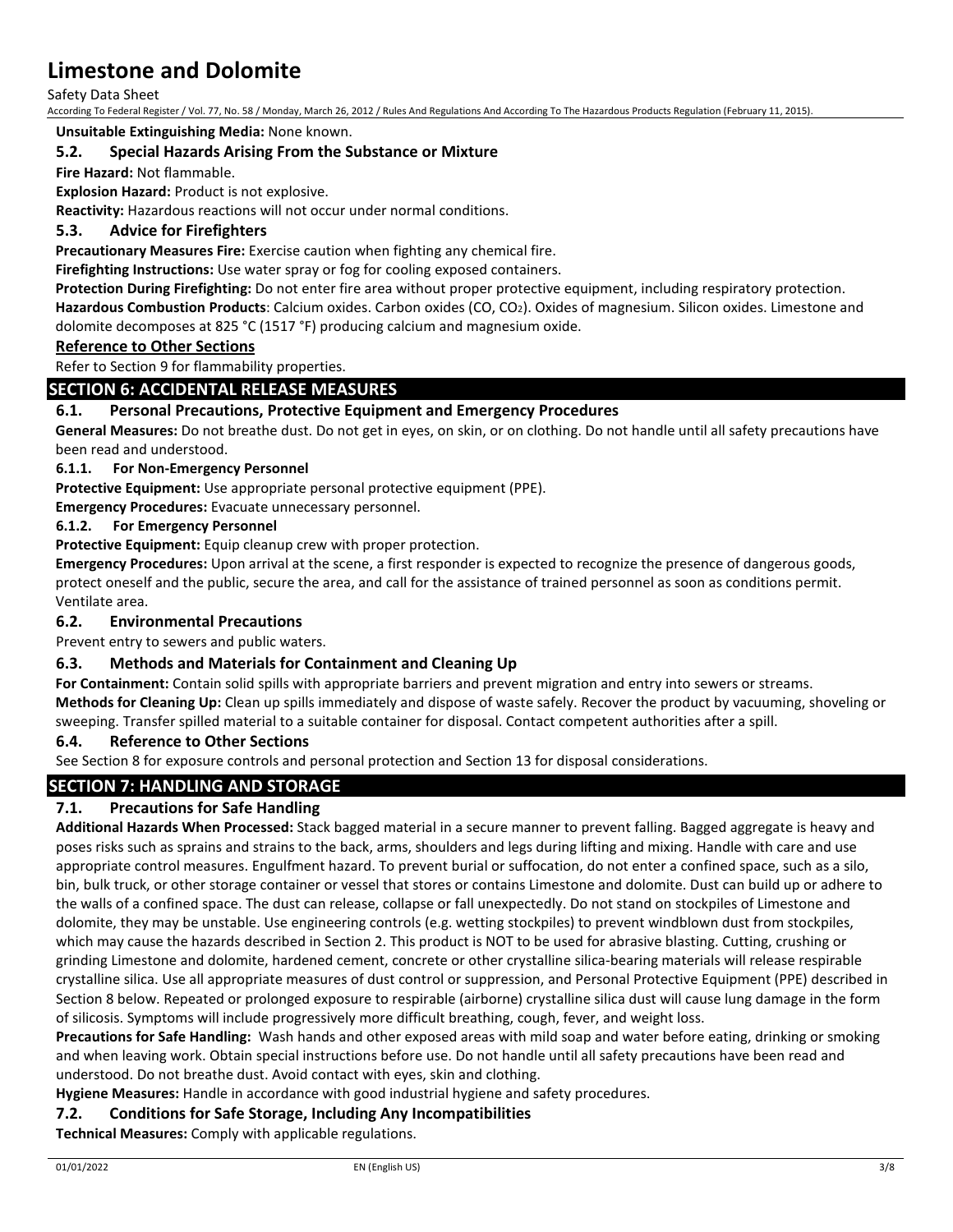Safety Data Sheet

According To Federal Register / Vol. 77, No. 58 / Monday, March 26, 2012 / Rules And Regulations And According To The Hazardous Products Regulation (February 11, 2015).

**Storage Conditions:** Keep container closed when not in use. Store in a dry, cool place. Keep/Store away from direct sunlight, extremely high or low temperatures and incompatible materials. Store locked up/in a secure area.

**Incompatible Materials:** Hydrofluoric acid. Oxidizers.

**Storage Temperature:** Unlimited.

## **7.3. Specific End Use(s)**

Limestone and dolomite are used in the manufacture of bricks, mortar, cement, concrete, plasters, paving materials, and other construction applications. Limestone and dolomite are distributed in bags, totes and bulk shipment. Do NOT use this product for abrasive blasting. This Safety Data Sheet and the information contained herein were not developed for abrasive blasting.

## **SECTION 8: EXPOSURE CONTROLS/PERSONAL PROTECTION**

### **8.1. Control Parameters**

For substances listed in Section 3 that are not listed here, there are no established Exposure limits from the manufacturer, supplier, importer, or the appropriate advisory agency including: ACGIH (TLV), AIHA (WEEL), NIOSH (REL), OSHA (PEL), Canadian provincial governments, or the Mexican government.

| Quartz (14808-60-7)                            |                                |                                                                     |  |
|------------------------------------------------|--------------------------------|---------------------------------------------------------------------|--|
| <b>Mexico</b>                                  | <b>OEL TWA</b>                 | 0.1 mg/m <sup>3</sup> (respirable fraction)                         |  |
| <b>USA ACGIH</b>                               | <b>ACGIH TWA</b>               | 0.025 mg/m <sup>3</sup> (respirable particulate matter)             |  |
| <b>USA ACGIH</b>                               | <b>ACGIH chemical category</b> | A2 - Suspected Human Carcinogen                                     |  |
| <b>USA OSHA</b>                                | OSHA PEL (TWA) [1]             | 50 μg/m <sup>3</sup> (Respirable crystalline silica)                |  |
| <b>USA OSHA</b>                                | OSHA PEL (TWA) [2]             | (250)/(%SiO2+5) mppcf TWA (respirable fraction)                     |  |
|                                                |                                | (10)/(%SiO2+2) mg/m <sub>3</sub> TWA (respirable fraction) (For any |  |
|                                                |                                | operations or sectors for which the respirable crystalline          |  |
|                                                |                                | silica standard, 1910.1053, is stayed or otherwise not in           |  |
|                                                |                                | effect, See 20 CFR 1910.1000 TABLE Z-3)                             |  |
| <b>USA NIOSH</b>                               | NIOSH REL (TWA)                | 0.05 mg/m <sup>3</sup> (respirable dust)                            |  |
| <b>USA IDLH</b>                                | US IDLH                        | 50 mg/m <sup>3</sup> (respirable dust)                              |  |
| <b>Alberta</b>                                 | <b>OEL TWA</b>                 | 0.025 mg/m <sup>3</sup> (respirable particulate)                    |  |
| <b>British Columbia</b>                        | <b>OEL TWA</b>                 | $0.025$ mg/m <sup>3</sup> (respirable)                              |  |
| <b>Manitoba</b>                                | <b>OEL TWA</b>                 | 0.025 mg/m <sup>3</sup> (respirable particulate matter)             |  |
| <b>New Brunswick</b>                           | <b>OEL TWA</b>                 | 0.1 mg/m <sup>3</sup> (respirable fraction)                         |  |
| <b>Newfoundland &amp; Labrador</b>             | <b>OEL TWA</b>                 | 0.025 mg/m <sup>3</sup> (respirable particulate matter)             |  |
| <b>Nova Scotia</b>                             | <b>OEL TWA</b>                 | 0.025 mg/m <sup>3</sup> (respirable particulate matter)             |  |
| <b>Nunavut</b>                                 | <b>OEL TWA</b>                 | 0.05 mg/m <sup>3</sup> (respirable fraction)                        |  |
| <b>Northwest Territories</b>                   | <b>OEL TWA</b>                 | 0.05 mg/m <sup>3</sup> (respirable fraction)                        |  |
| <b>Ontario</b>                                 | <b>OEL TWA</b>                 | 0.1 mg/m <sup>3</sup> (designated substances regulation-respirable) |  |
| <b>Prince Edward Island</b>                    | <b>OEL TWA</b>                 | 0.025 mg/m <sup>3</sup> (respirable particulate matter)             |  |
| Québec                                         | <b>VEMP</b>                    | 0.1 mg/m <sup>3</sup> (respirable dust)                             |  |
| Saskatchewan                                   | <b>OEL TWA</b>                 | 0.05 mg/m <sup>3</sup> (respirable fraction (Silica - crystalline   |  |
|                                                |                                | (Trydimite removed))                                                |  |
| Yukon                                          | <b>OEL TWA</b>                 | 300 particle/mL (Silica - Quartz, crystalline)                      |  |
| Carbonic acid, magnesium salt (1:1) (546-93-0) |                                |                                                                     |  |
| <b>USA NIOSH</b>                               | NIOSH REL (TWA)                | 10 mg/m <sup>3</sup> (total dust - Magnesite)                       |  |
|                                                |                                | 5 mg/m <sup>3</sup> (respirable dust - Magnesite)                   |  |
| <b>British Columbia</b>                        | <b>OEL TWA</b>                 | 10 mg/m <sup>3</sup> (total dust - Magnesite)                       |  |
|                                                |                                | 3 mg/m <sup>3</sup> (respirable fraction - Magnesite)               |  |
| <b>New Brunswick</b>                           | <b>OEL TWA</b>                 | 10 mg/m <sup>3</sup> (particulate matter containing no Asbestos and |  |
|                                                |                                | <1% Crystalline silica - Magnesite)                                 |  |
| <b>Nunavut</b>                                 | <b>OEL STEL</b>                | 20 mg/m <sup>3</sup> (Magnesite)                                    |  |
| <b>Nunavut</b>                                 | <b>OEL TWA</b>                 | 10 mg/m <sup>3</sup> (Magnesite)                                    |  |
| <b>Northwest Territories</b>                   | <b>OEL STEL</b>                | 20 mg/m <sup>3</sup> (Magnesite)                                    |  |
| <b>Northwest Territories</b>                   | <b>OEL TWA</b>                 | 10 mg/m <sup>3</sup> (Magnesite)                                    |  |
| Québec                                         | <b>VEMP</b>                    | 10 mg/m <sup>3</sup> (containing no Asbestos and <1% Crystalline    |  |
|                                                |                                | silica-total dust - Magnesite)                                      |  |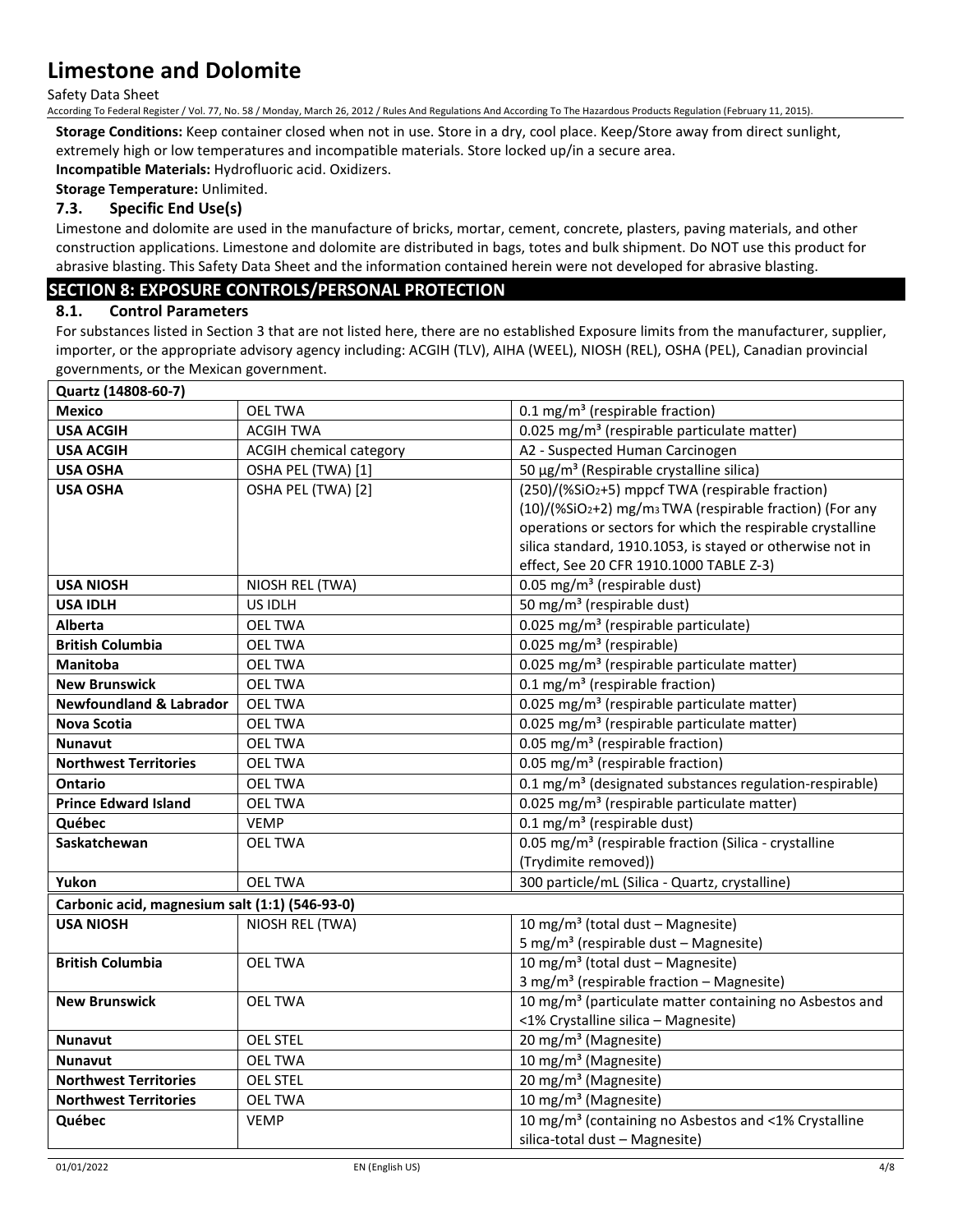Safety Data Sheet

According To Federal Register / Vol. 77, No. 58 / Monday, March 26, 2012 / Rules And Regulations And According To The Hazardous Products Regulation (February 11, 2015).

| Limestone (1317-65-3)        |                      |                                                                     |
|------------------------------|----------------------|---------------------------------------------------------------------|
| <b>Mexico</b>                | <b>OEL TWA</b>       | $10 \text{ mg/m}^3$                                                 |
| <b>Mexico</b>                | <b>OEL STEL</b>      | 20 mg/m <sup>3</sup>                                                |
| <b>USA OSHA</b>              | OSHA PEL TWA)        | 15 mg/m <sup>3</sup> (total dust)                                   |
|                              |                      | 5 mg/m <sup>3</sup> (respirable fraction)                           |
| <b>USA NIOSH</b>             | <b>NIOSH REL TWA</b> | 10 mg/m <sup>3</sup> (total dust)                                   |
|                              |                      | 5 mg/m <sup>3</sup> (respirable dust)                               |
| <b>Alberta</b>               | <b>OEL TWA</b>       | 10 mg/m <sup>3</sup>                                                |
| <b>British Columbia</b>      | <b>OEL STEL</b>      | 20 mg/m <sup>3</sup> (total dust)                                   |
| <b>British Columbia</b>      | <b>OEL TWA</b>       | 10 mg/m <sup>3</sup> (total dust)                                   |
|                              |                      | 3 mg/m <sup>3</sup> (respirable fraction)                           |
| <b>New Brunswick</b>         | <b>OEL TWA</b>       | 10 mg/m <sup>3</sup> (particulate matter containing no Asbestos and |
|                              |                      | <1% Crystalline silica)                                             |
| <b>Nunavut</b>               | <b>OEL STEL</b>      | $20 \text{ mg/m}^3$                                                 |
| <b>Nunavut</b>               | <b>OEL TWA</b>       | $10 \text{ mg/m}^3$                                                 |
| <b>Northwest Territories</b> | <b>OEL STEL</b>      | $20 \text{ mg/m}^3$                                                 |
| <b>Northwest Territories</b> | <b>OEL TWA</b>       | 10 mg/m $3$                                                         |
| Québec                       | <b>VEMP</b>          | 10 mg/m <sup>3</sup> (Limestone, containing no Asbestos and <1%     |
|                              |                      | Crystalline silica-total dust)                                      |
| Saskatchewan                 | <b>OEL STEL</b>      | $20 \text{ mg/m}^3$                                                 |
| Saskatchewan                 | <b>OEL TWA</b>       | $10 \text{ mg/m}^3$                                                 |
| Yukon                        | <b>OEL STEL</b>      | $20 \text{ mg/m}^3$                                                 |
| Yukon                        | <b>OEL TWA</b>       | 30 mppcf                                                            |
|                              |                      | $10 \text{ mg/m}^3$                                                 |

## **8.2. Exposure Controls**

**Appropriate Engineering Controls:** Ensure adequate ventilation, especially in confined areas. Ensure all national/local regulations are observed. Suitable eye/body wash equipment should be available in the vicinity of any potential exposure.

**Personal Protective Equipment:** Gloves. Protective clothing. Protective goggles. Insufficient ventilation: wear NIOSH-approved respiratory protection.



**Materials for Protective Clothing:** Chemically resistant materials and fabrics.

**Hand Protection:** Wear protective gloves.

**Eye and Face Protection:** Chemical safety goggles or safety glasses.

**Skin and Body Protection:** Wear suitable protective clothing.

**Respiratory Protection:** If exposure limits are exceeded or irritation is experienced, approved respiratory protection should be worn. In case of inadequate ventilation, oxygen deficient atmosphere, or where exposure levels are not known wear approved respiratory protection.

**Other Information:** When using, do not eat, drink or smoke.

## **SECTION 9: PHYSICAL AND CHEMICAL PROPERTIES**

| 9.1. |  |  | <b>Information on Basic Physical and Chemical Properties</b> |
|------|--|--|--------------------------------------------------------------|
|------|--|--|--------------------------------------------------------------|

| <b>Physical State</b>   | $\ddot{\phantom{a}}$ | Solid               |
|-------------------------|----------------------|---------------------|
| Appearance              |                      | : Variety of Colors |
| Odor                    | $\ddot{\phantom{a}}$ | Odorless            |
| <b>Odor Threshold</b>   | $\ddot{\phantom{a}}$ | Not available       |
| рH                      | $\ddot{\phantom{a}}$ | Neutral             |
| <b>Evaporation Rate</b> | $\ddot{\phantom{a}}$ | Not available       |
| <b>Melting Point</b>    | $\ddot{\phantom{a}}$ | Not available       |
| <b>Freezing Point</b>   | $\ddot{\phantom{a}}$ | Not available       |
|                         |                      |                     |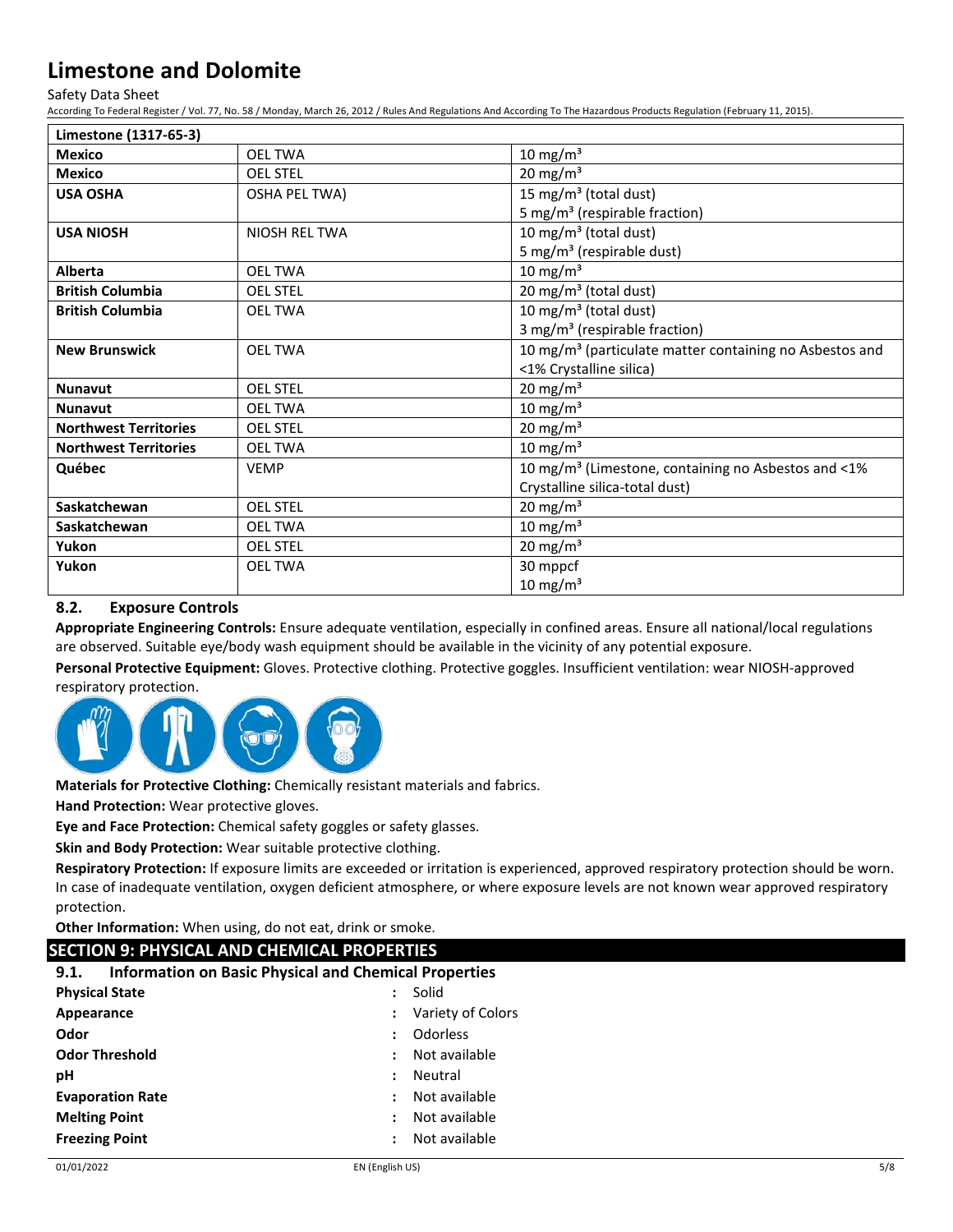Safety Data Sheet

According To Federal Register / Vol. 77, No. 58 / Monday, March 26, 2012 / Rules And Regulations And According To The Hazardous Products Regulation (February 11, 2015).

| <b>Boiling Point</b>                          |                      | > 1000 °C (> 1832 °F)   |
|-----------------------------------------------|----------------------|-------------------------|
| <b>Flash Point</b>                            |                      | Not available           |
| <b>Auto-ignition Temperature</b>              | ÷                    | Not available           |
| <b>Decomposition Temperature</b>              | $\ddot{\phantom{a}}$ | Not available           |
| Flammability (solid, gas)                     |                      | Not available           |
| Lower Flammable Limit                         | $\ddot{\phantom{a}}$ | Not available           |
| <b>Upper Flammable Limit</b>                  | $\ddot{\phantom{a}}$ | Not available           |
| <b>Vapor Pressure</b>                         |                      | Not available           |
| Relative Vapor Density at 20°C                | $\ddot{\phantom{a}}$ | Not available           |
| <b>Relative Density</b>                       | $\ddot{\phantom{a}}$ | Not available           |
| <b>Specific Gravity</b>                       | $\ddot{\cdot}$       | $2.6 - 2.8$ (Water = 1) |
| Solubility                                    | $\ddot{\cdot}$       | Insoluble in water      |
| <b>Partition Coefficient: N-Octanol/Water</b> | ÷                    | Not available           |
| <b>Viscosity</b>                              |                      | Not available           |

## **SECTION 10: STABILITY AND REACTIVITY**

**10.1. Reactivity:** Hazardous reactions will not occur under normal conditions.

**10.2. Chemical Stability:** Stable under recommended handling and storage conditions (see Section 7).

**10.3. Possibility of Hazardous Reactions:** Hazardous polymerization will not occur.

**10.4. Conditions to Avoid:** Direct sunlight, extremely high or low temperatures, and incompatible materials.

**10.5. Incompatible Materials:** Hydrofluoric acid. Strong oxidizers.

**10.6. Hazardous Decomposition Products:** Thermal decomposition may produce: Calcium oxides. Carbon oxides (CO, CO2). Oxides of magnesium. Silicon oxides.

## **SECTION 11: TOXICOLOGICAL INFORMATION**

## **11.1. Information on Toxicological Effects - Product**

**Acute Toxicity (Oral):** Not classified

**Acute Toxicity (Dermal):** Not classified

**LD50 and LC50 Data:** Not available **Acute Toxicity (Inhalation):** Not classified

**Skin Corrosion/Irritation:** Not classified

**pH:** Neutral

**Eye Damage/Irritation:** Not classified

**pH:** Neutral

**Respiratory or Skin Sensitization:** Not classified

**Germ Cell Mutagenicity:** Not classified

**Carcinogenicity:** May cause cancer (Inhalation).

**Specific Target Organ Toxicity (Repeated Exposure):** Causes damage to organs (lung/respiratory system) through prolonged or repeated exposure (Inhalation).

**Reproductive Toxicity:** Not classified

**Specific Target Organ Toxicity (Single Exposure):** Not classified

**Aspiration Hazard:** Not classified

**Symptoms/Injuries After Inhalation:** Some studies show that exposure to respirable crystalline silica (without silicosis) or that the disease silicosis may be associated with the increased incidence of several autoimmune disorders such as scleroderma (thickening of the skin), systemic lupus erythematosus, rheumatoid arthritis and diseases affecting the kidneys. Silicosis increases the risk of tuberculosis. Some studies show an increased incidence of chronic kidney disease and end-stage renal disease in workers exposed to respirable crystalline silica. Prolonged exposure may cause irritation.

**Symptoms/Injuries After Skin Contact:** Skin contact with large amounts of dust may cause mechanical irritation.

**Symptoms/Injuries After Eye Contact:** Eye contact with dust may cause mechanical irritation.

**Symptoms/Injuries After Ingestion:** Ingestion may cause adverse effects.

**Chronic Symptoms:** Long term exposure to respirable crystalline silica results in a significant risk of developing silicosis and other nonmalignant respiratory disease, lung cancer, kidney effects, and immune system effects.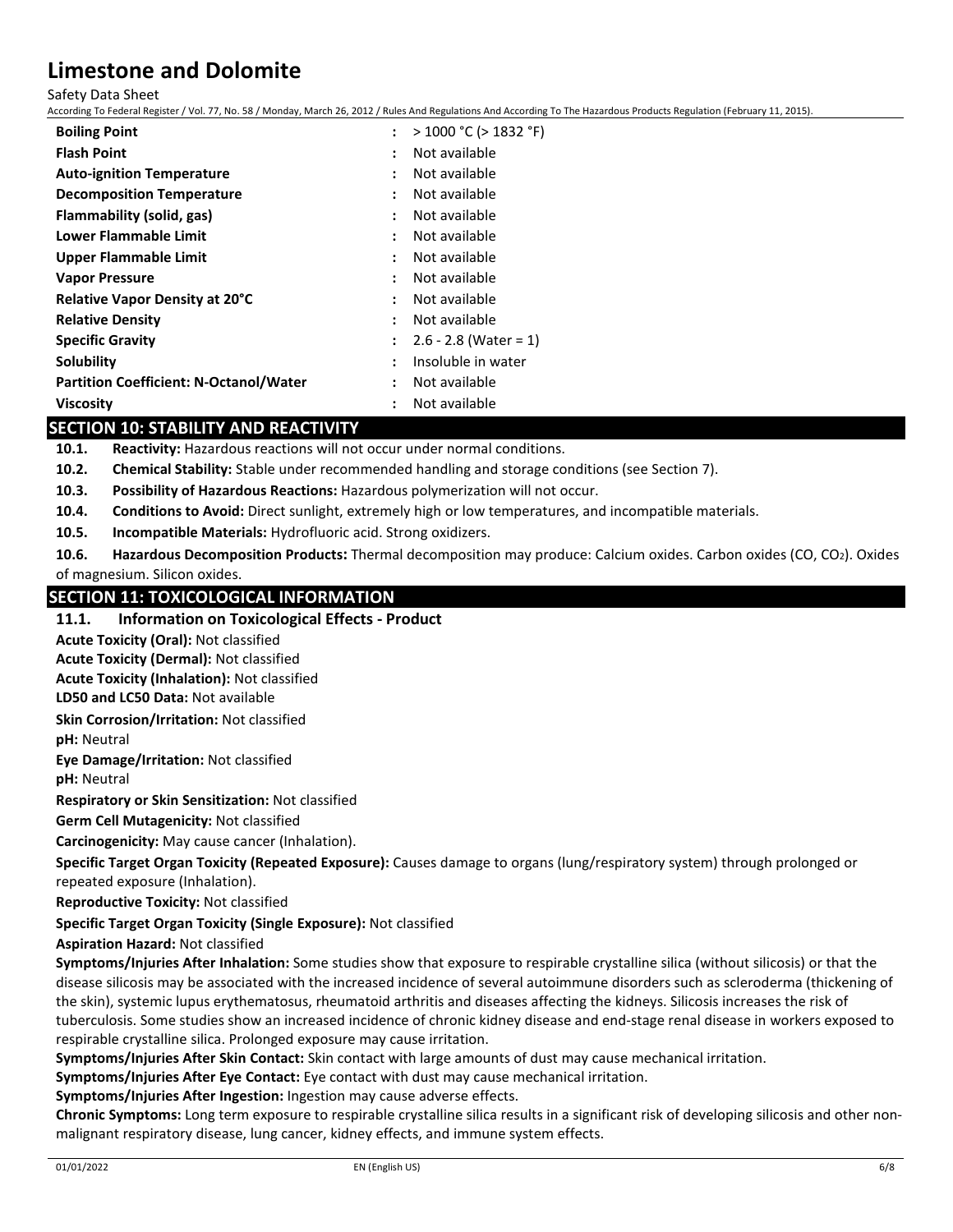Safety Data Sheet

According To Federal Register / Vol. 77, No. 58 / Monday, March 26, 2012 / Rules And Regulations And According To The Hazardous Products Regulation (February 11, 2015).

#### **11.2. Information on Toxicological Effects - Ingredient(s)**

## **LD50 and LC50 Data:**

| Quartz (14808-60-7)                              |                                               |
|--------------------------------------------------|-----------------------------------------------|
| LD50 Oral Rat                                    | > 5000 mg/kg                                  |
| <b>LD50 Dermal Rat</b>                           | > 5000 mg/kg                                  |
| Quartz (14808-60-7)                              |                                               |
| <b>IARC Group</b>                                |                                               |
| <b>National Toxicology Program (NTP) Status</b>  | Known Human Carcinogens.                      |
| <b>OSHA Hazard Communication Carcinogen List</b> | In OSHA Hazard Communication Carcinogen list. |
|                                                  |                                               |

### **SECTION 12: ECOLOGICAL INFORMATION**

#### **12.1. Toxicity**

**Ecology - General:** Not classified.

#### **12.2. Persistence and Degradability**

|--|

**Persistence and Degradability** Not established.

#### **12.3. Bioaccumulative Potential**

**Limestone and Dolomite**

**Bioaccumulative Potential Rightary Research Rightary Bioaccumulative Potential Rightary Rightary Rightary Rightary Rightary Rightary Rightary Rightary Rightary Rightary Rightary Rightary Rightary Rightary Rightary Rightar** 

#### **12.4. Mobility in Soil**

Not available

#### **12.5. Other Adverse Effects**

**Other Information:** Avoid release to the environment.

## **SECTION 13: DISPOSAL CONSIDERATIONS**

### **13.1. Waste treatment methods**

**Waste Disposal Recommendations:** Dispose of waste material in accordance with all local, regional, national, provincial, territorial and international regulations.

**Additional Information:** Container may remain hazardous when empty. Continue to observe all precautions.

**Ecology - Waste Materials:** Avoid release to the environment.

### **SECTION 14: TRANSPORT INFORMATION**

The shipping description(s) stated herein were prepared in accordance with certain assumptions at the time the SDS was authored, and can vary based on a number of variables that may or may not have been known at the time the SDS was issued.

- **14.1.** In Accordance with DOT Not regulated for transport
- **14.2. In Accordance with IMDG** Not regulated for transport
- 14.3. In Accordance with IATA Not regulated for transport
- **14.4.** In Accordance with TDG Not regulated for transport

## **SECTION 15: REGULATORY INFORMATION**

### **15.1. US Federal Regulations**

| <b>Limestone and Dolomite</b>                                             |                                                                              |
|---------------------------------------------------------------------------|------------------------------------------------------------------------------|
| SARA Section 311/312 Hazard Classes                                       | Health hazard - Carcinogenicity                                              |
|                                                                           | Health hazard - Specific target organ toxicity (single or repeated exposure) |
| Quartz (14808-60-7)                                                       |                                                                              |
| Listed on the United States TSCA (Toxic Substances Control Act) inventory |                                                                              |
| Carbonic acid, magnesium salt (1:1) (546-93-0)                            |                                                                              |
| Listed on the United States TSCA (Toxic Substances Control Act) inventory |                                                                              |
| Limestone (1317-65-3)                                                     |                                                                              |
| Listed on the United States TSCA (Toxic Substances Control Act) inventory |                                                                              |
| <b>US State Regulations</b><br>15.2.                                      |                                                                              |

**Quartz (14808-60-7)**